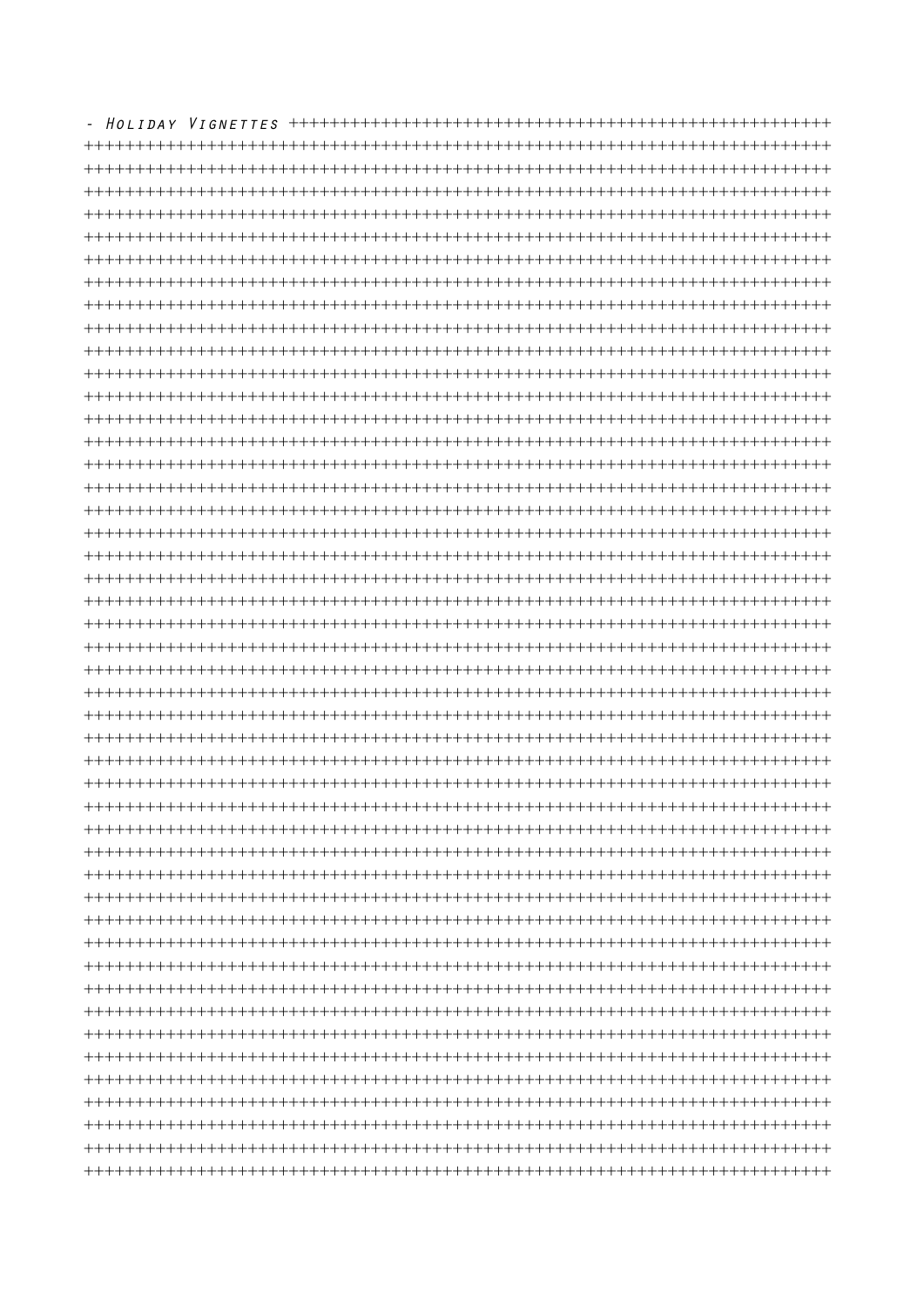+ I wake up and don't know where I am. Or rather, I wake up full of an impulse trained to a certain panic and recognize the situation's discrepancy. This means that the impulse trained in one place is not an idea but a sensory scene that adds up to propelling me out of bed with a particular urgency. That is, a certain dryness and roughness of sheets' cloth against the exposed parts of my body, a certain quality of red tinged light coming through a probably equally rough and apparently semitranslucent curtain, a near coldness and attendant other impulse to spread the dry cloth over my entire body. The sound there is a particular echo of a large heterogeneous conglomerate of courtyards surrounded by fences and their attendant homes. Or muffled voices through the door, or the high plastic sound of flip-flops sticking and unsticking to feet on the way to the shower. // That impulse which adds up to an urgency, a nervous need to get up, kicks in, but is almost immediately contradicted by the surroundings. // That meeting of virtuality – the scene of waking which that particular waking conjures in its impulse – and the construction or recognition of an unexpected scene is real. // I don't know where I am. // The other scene is almost entirely black, almost no light, a different pupillary impulse adjustment. There's a particular warmth to the bed, a heaviness to the fuzzier bedding (fuzzier being a plural feeling – feeling as an uncountable feeling of points at once, yet not so many as to be one – 'smooth'), a tighter distribution of my body – on one 'side' of the bed. A particular dull, dampened silence to the place, no echo, as though it would absorb sound. // The virtual scene seems to fall into the blackness of the waking scene simultaneously with its evocation. A sensation of falling? Or rather of lack of orientation? A staggering struggle to gauge the surrounding space autonomously? Is there a flash of the virtual scene – its dim red light – or is the sense of the virtual embodied in the impulse – that act or practice entrained with the expected, pre-seen coordinates of memory? // All of this before some fully conscious awareness of, 'I don't know where I am.' Consciousness still imbued with the impulse of the virtual scene until the waking scene can be mapped. Combined panic of the virtual scene's history and the waking scene's falling into place. // The coordinates of the waking scene begin to sit – the darkness of a particular shutter, the proximate warmth of a particular body, the muffled resonance of a particular carpet in a particular small room. // The virtual scene dissolves, 'a memory,' 'a virtuality,' not here, wrong, amusement, the waking scene is where I am. Its virtual coordinates are verifiable in THIS MOMENT. NOW. // I AM HERE, NOT THERE. -------------------------------------------------------------------------------------------------------- ------------------------------------------------------------------------- ------------------------------------------------------------------------- ------------------------------------------------------------------------- ------------------------------------------------------------------------- -------------------------------------------------------------------------

-------------------------------------------------------------------------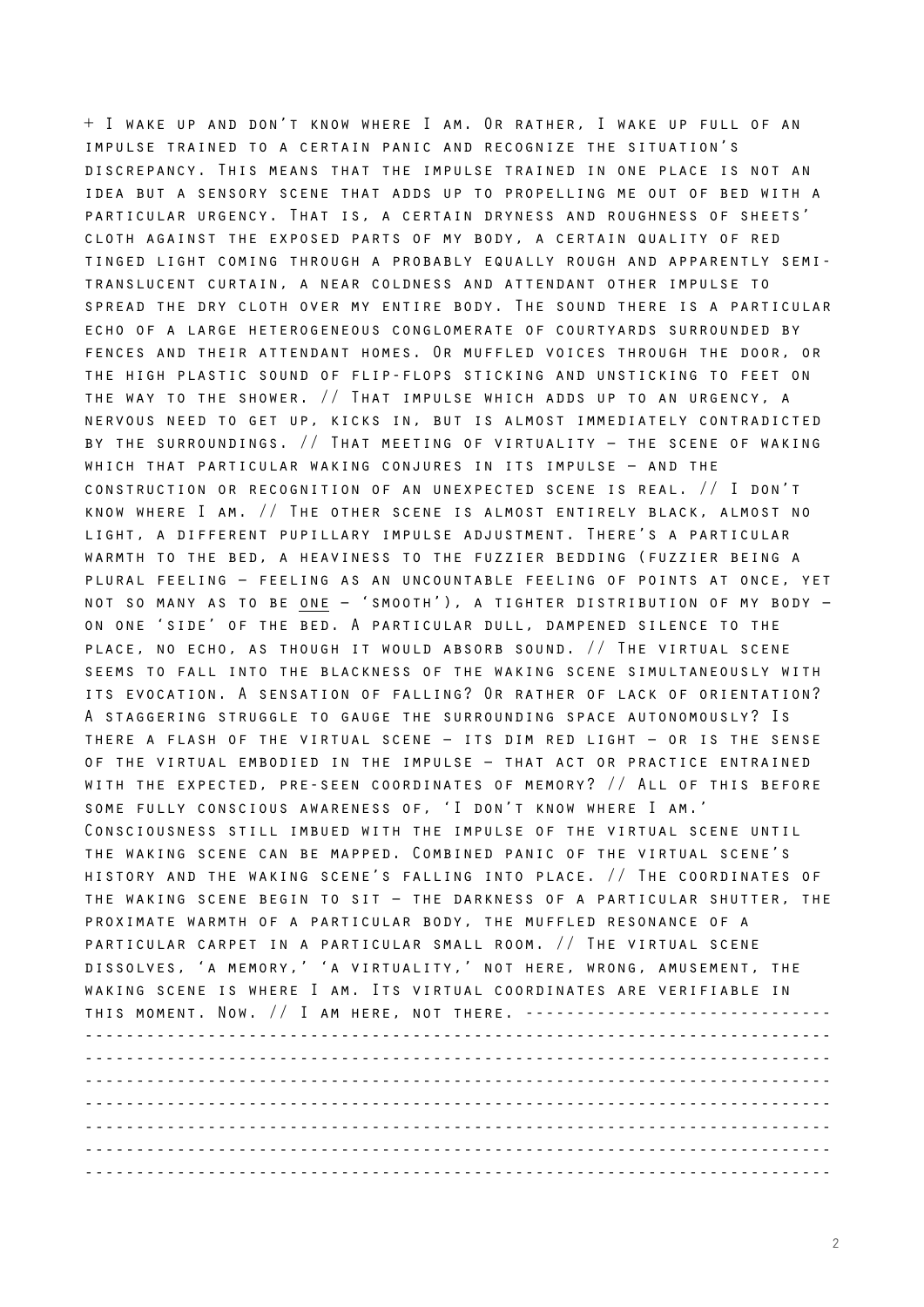++ Transitions of light, temperature, and ground are as present as the man 30 steps ahead and the contrary motion of an ascending escalator: natural to artificial, warmth of an enclosure alone, not heating, texture for traction & against condensation. The man himself, little more than a cipher, is nevertheless read as a man: as public ornamentation of an evolutionary stylization. // As automatically as the scene descends my hand grazes a metal banister as if considering a shift of focus to the unnecessary support. The banister whirs like a cash register. A small, contained, metallic sound hovering on my right. The banister is hollow, the sum of itself as a space of resonance, echoes so plentiful that they are as much a color as repetitions. A high frequency rush and a lower band, cut off. // My right hand is on the banister. I claim the sound as my own inadvertent production. I grasp the chrome tighter. The uniformity of its surface stings my naked hand. Refuses my hand's muscles to maintain its shape. My grasp of the banister is sporadic (loose). My hand rubs against it and releases it and the sound continues without my touch. This dissonance redirects my attention to the man 30 steps ahead. Indeed, he is also grasping the banister, allowing his hand to drag against it, producing friction as his legs propel him forward. His audible traction continues to linger next to me in parallel motion like a leashed dog hanging behind its master at a fixed distance or a partially deflated helium balloon trailing a child. // Was the sound of my hand's grating also audible to him? Are our vibrations reciprocally transmitted throughout the bannister's angled meters of chrome? Their air-borne artifacts as well? Or was there a particular regularity or irregularity of the quality of his skin, the pressure exerted by his musculature, the speed of his decent in relation to the density of the metal, its thickness and length, its temperature, which was in coincidence with the relation between my and his pacing such that the vibration produced an air-borne artifact audible only on my descending right, in the fleeting synchrony of our equidistant steps? // As the man approaches the base of the stairs he varies his grip causing the phantom next to me to flicker in and out of audibility, virtuosically amplifying its uncanny effect. // the man is below and vanishes out of perspective. The sound stops. Nothing in his movements gave an indication of intentionality. // I descend the remaining steps. -------------------------------------------- ------------------------------------------------------------------------- ------------------------------------------------------------------------- ------------------------------------------------------------------------- ------------------------------------------------------------------------- ------------------------------------------------------------------------- ------------------------------------------------------------------------- ------------------------------------------------------------------------- ------------------------------------------------------------------------- ------------------------------------------------------------------------- ------------------------------------------------------------------------- -------------------------------------------------------------------------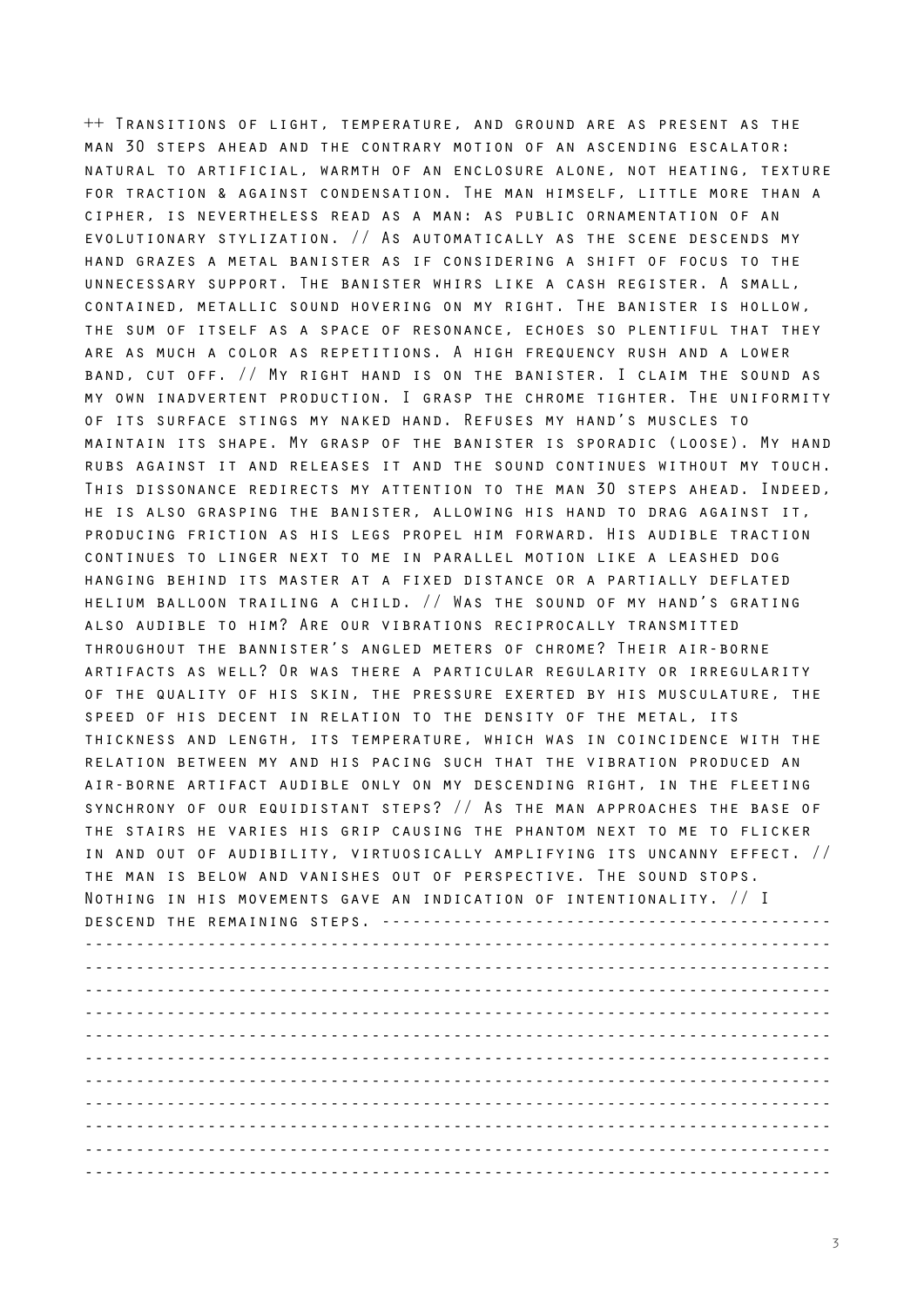+++ We cross the border from Germany into France and immediately the look of the road and its feel, the signage, the minute tendencies of other cars to accelerate, decelerate, swerve, even the vegetation has shifted. Geographically the difference is negligible and yet it is certain that the quality of the soil and the patterns of tree growth on either side of this demarcation bisected by an uninterrupted roadway is markedly other. // And yet the difference is also too complete or too engrained to be the product of a campaign – a national identity, a national 'look.' // A small continent divided arbitrarily (historically) into smaller units. Each unit variably insists on trajectories of asymptotal self-identity consisting of material accretions. A country crystallizes moments of its expanding inventory *as* an identity into characteristics *of* that identity. A border is drawn and at that moment a particularity of an agricultural norm – not even a practice, but secondary aspect of it (a proportion, texture) sticks. A border is re-drawn and that aspect is syncretized arbitrarily with others. That semiotic assumption originating in a particular crop methodology syncretized with others then meets protourbanist road planning. A certain type of stone is ground into the pavement mixture according to a certain technique of grinding informed by that which was syncretized and the combination gives that road its specific quality as a surface to be traversed. A border shifts again. The road is long unused. From it grows a species of tree, one cultivated and bred along similarly cumulative trajectories. The remnants of that particular stone cut in that particular way under that particular tree lend the tree a particular hue or suggest an angling of growth. // Et cetera. Wars. Redrawn lines. Edifices of embattled identification perched on a bedrock of promiscuous sediment. Material agglomerations so specific as to be radically singular, as though the scene itself were also bred, even inbred – a cultivation of molecular incest. A bandwidth of singularity called 'nation.' A bracketed feedback loop between materiality and a community's imaginary relation to it. Nothing 'French' in the way the print of a road sign ever so slightly tatters, but the product of a bounded range of inexplicably complex relations calcified into algorithms of material potentiality ceaselessly interacting, rehearsing, exponentializing. A trench of material proliferation within which the circuits of feedback ceaselessly retrace their self-similar pathways of flow. // Two fingers of the same hand gently rub until each is laced with callous. A soft mineral, like gold. a jellyfish. Fire. A Belgian femur isn't the half of it. // All the while we've been driving and, no different, the driver, mine, augments her senses on either side of the border. As the sun comes through clouds or branches or rises, she carefully takes sunglasses from their case. When what she sees wordlessly as a glut of light has passed, she returns them. Same with the stereo. When we accelerate and the car's engine gets louder, so too the music, turned up, down. Once or twice it rains. Loud against the windshield and cab. This also prompts a change in volume. ------------------------------ -------------------------------------------------------------------------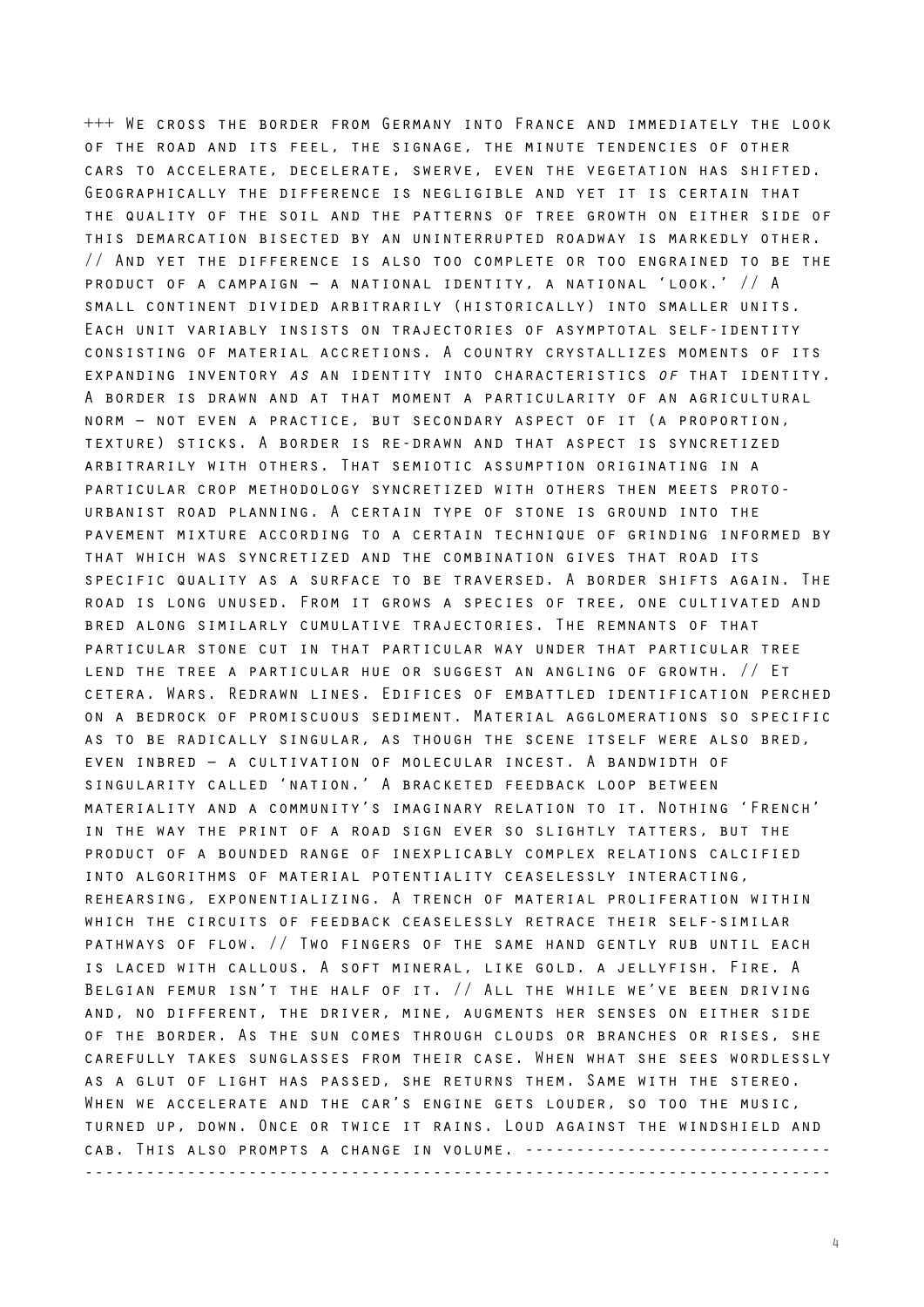++++ The whine of the Berlin U-Bahn. A newer train with joints instead of doors between cars such that one can see from one end to the other. A snake from mouth to cloaca. A body with more perforations than any living organism might endure. // Across from me a dark gray zip up hoody, open, revealing a black athletic shirt of a textured, synthetic fabric, round neck cropping the tips of stray chest hairs, black stone-washed jeans neither tight nor baggy nor 'regular,' black oversize high-top sneakers of a prominent brand, a variety of hip hop via glossy black plastic headphones perched atop dark, slicked to the side hair, headphone cable dangling down in front of an inner thigh, swooping up to a phone in one hand, the other hand loosely cradling an emptily flaccid black backpack hanging down to the floor. Sharp nose. // the inside of the plasticine material of the backpack's black arm-straps are visible. They are white. As if powdered white, or sprayed. Irregularly distributed white, Stained with salt deposits, sweat. // Or rather, a particular communion: the inner side of the backpack's straps has passed through clothing. Or rather, minerals of flesh have penetrated the straps. Or rather, the white deposits are the residue of a molecular polyamory indistinguishable from the precision of wardrobe. // I remember a 'news' item: an obese person who remained – resided – on the toilet so long that the body and the toilet seat grew together. // Likewise, the flirtation with the backpack. Two bands of synthetic material pressed tightly to and around a body. Woven by a chemistry of intention. // To make 'sweat' is to provoke bodily alchemy – a part of you – in liquid form – expands through skin – not out of but in excess of, in extension of – your surface. And the straps? Their dye, their physical reaction? A softening? Meaning a receptivity? A simility? Are your shoulders, your underarms, sides of your ribcage, blades of your back reciprocally marked beyond the deformations of weight and pressure which temporarily inscribe themselves on skin? // A convention of pressures is a catalogue of resistance, permeable interaction. The look is irrelevant. The 'poetry' of a stain is irrelevant. These streaks of salt which are a mark of material indifference are eminently sexual. ------------------------------------- ------------------------------------------------------------------------- ------------------------------------------------------------------------- ------------------------------------------------------------------------- ------------------------------------------------------------------------- ------------------------------------------------------------------------- ------------------------------------------------------------------------- ------------------------------------------------------------------------- ------------------------------------------------------------------------- ------------------------------------------------------------------------- ------------------------------------------------------------------------- ------------------------------------------------------------------------- ------------------------------------------------------------------------- ------------------------------------------------------------------------- -------------------------------------------------------------------------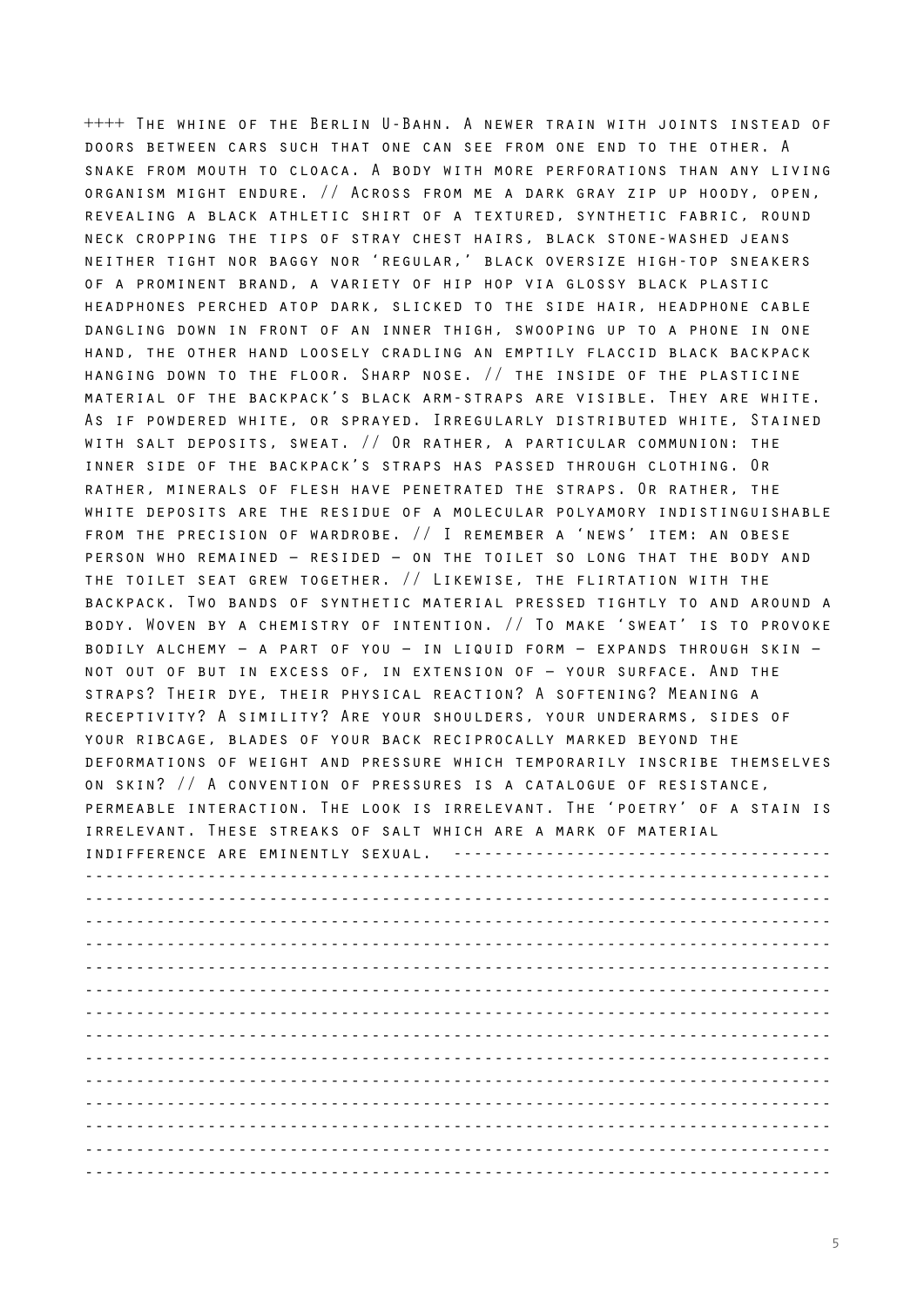+++++ S. points to the Fluchtlinie of trampolines in the yards behind each suburban house. Civilization and its discontents. Each trampoline proof of a desire for the abolition of the body, the state, for the breakdown of formal order as is currently constituted. Each trampoline enmeshed in a safety net of consolation. A trampoline is a pre-sexualized sex toy. // Our niece-in-law jumps and bounces and lets herself crash against the net both in recognition (memory) of boundlessness, and of the safety which a bound, this one, provides. She moves in a way that would elsewhere be pathological, injurious. She is 3 years old and her endangered jumps are laced with a burgeoning neurosis. // What is the malleable surface of a trampoline? Watching from below, the surface molds to the force of weight of each vector upon it – an arm or foot and gravity pushing down. Nightmare on Elm Street special effect. Sphincter of springs. // The surface of the trampoline is at equilibrium only when alone – or when a body has sprung, momentarily erasing the trace of its deforming force. The trampoline's identity is a quality of speed, a velocity of reiteration. The identity of a tool for playful disidentification is characterized by an atypically recalcitrant insistence. Memory foam. A rubber band snaps back. // Next to it is another machine for weaning, a sandbox beneath a wooden hatch. Enclosed to keep sand clean? To increase the distance between metaphor and mud? // at 3 years old our niece knows that here throwing oneself head first against a wall will not hurt. She knows that diving with all one's might into the ground will cause no breaks or bleeding. 3D cinema would be lost on her only as it assumes more advanced pathologies of its subjects. Of course she laughs incessantly here. Even squeals. 'Out of fun' means out of desperate recognition of the suspension of formal reality within a zone of cultivated malleability. Transitional indifference. // Jumping with older siblings, she falls unexpectedly, landing face first on a sister's foot. Both are stunned. Jumping stops. The solidity of the other's body prompts the typical silence in which a child weighs the efficacy of a cry. The older sister whose foot has just met the little girl's jaw says, "Where does it hurt?" The young one answers without hesitation, "In my toe." // ---------------------------------------------------------------- ------------------------------------------------------------------------- ------------------------------------------------------------------------- ------------------------------------------------------------------------- ------------------------------------------------------------------------- ------------------------------------------------------------------------- ------------------------------------------------------------------------- ------------------------------------------------------------------------- ------------------------------------------------------------------------- ------------------------------------------------------------------------- ------------------------------------------------------------------------- ------------------------------------------------------------------------- -------------------------------------------------------------------------

-------------------------------------------------------------------------